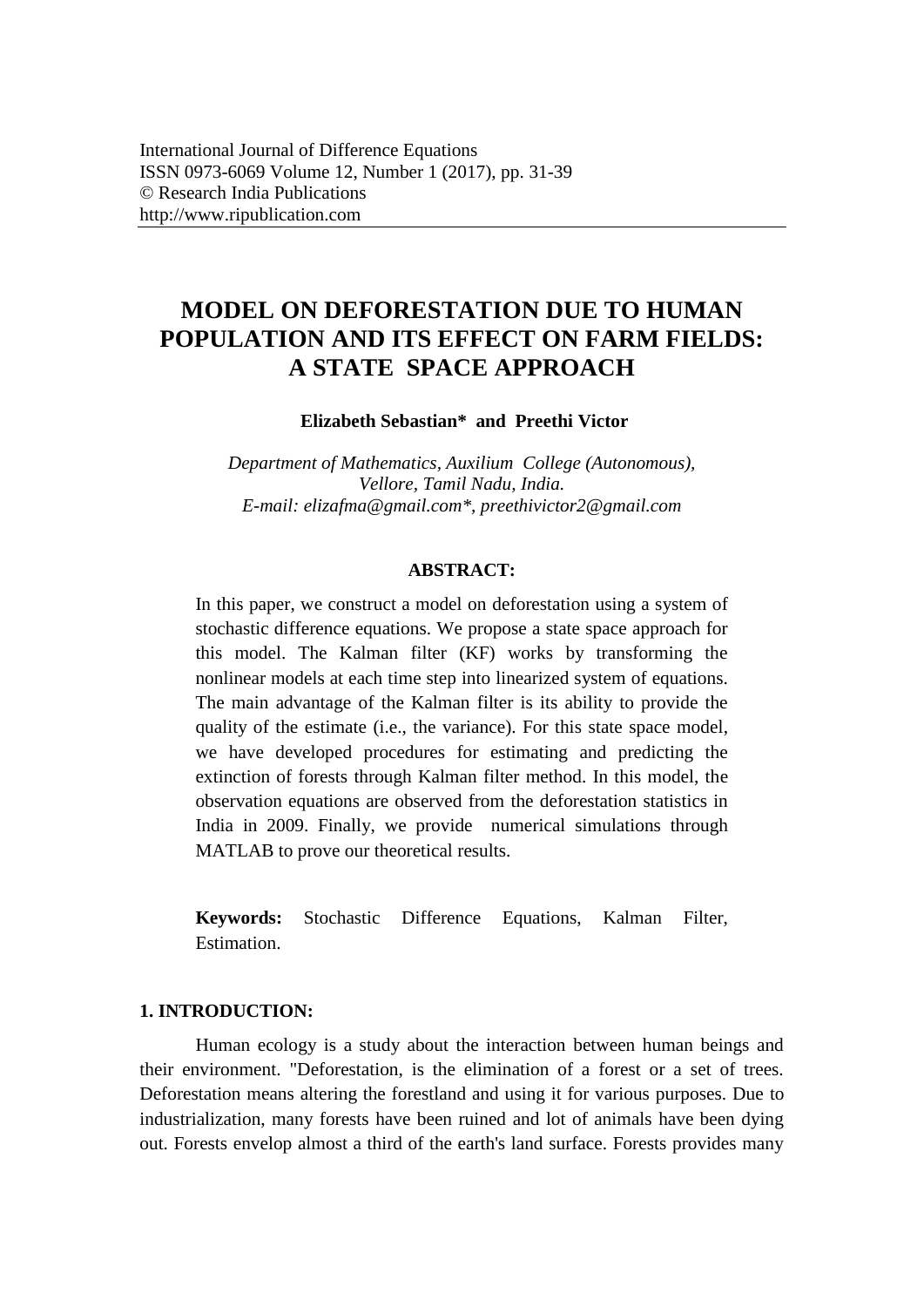remuneration namely the hydrologic phase, avoidance of climate change and safeguarding of biodiversity."

As a consequence of deforestation, sinks are no longer capable of sustaining and regulating water pour from rivers to streams. Trees are efficient in water mass intake. The forests acts as an envelope against corrosion. Forests carryout an important task by taking in the rainwater and distributing it to rivers that supply water for cities and agriculture. When there are no forests there is no absorption of rainwater by soil and hence it flows causing floods. Crops in the farm fields are irrigated by water that flow from the hills. Due to floods caused by deforestation, the farm fields receive water that are contaminated with mud. This deterioration in water quality affects the production of crops. This in turn affects the human beings by causing many health problems. Therefore, we need to analyze the use of technology in preserving trees and farm fields.

Tan et al. have proposed a stochastic dynamic model which is referred to as multinomial model. The purpose of the discrete-time Kalman filter is to provide the closed form recursive solution for estimation of linear discrete-time dynamic systems, which can be described by equations of the form . State space approach has been done for HIV models by various authors. Modelling the HIV Epidemic: A State-Space Approach was studied by Hulin Wu and Wai-Yuan Tan[1].

In Section 2, we describe the multinomial model for the deforestation by human population and its effect on farm fields. In Section 3, we formulate a statespace model for the deforestation by human population and its effect on farm fields and introduce the Kalman recursive estimation methods in Section 4. In Section 5, we have provided a numerical illustration of deforestation in India and its effect on the growth of rice crops in India in 2009. Conclusion is given in Section 6.

### **2. STOCHASTIC MODEL FOR DEFORESTATION:**

Let  $H(t)$ ,  $B(t)$ ,  $F(t)$  and  $T(t)$  denote the human population, density of trees in the forests, density of crops in the farm fields and effort of technology applied to conserve forests using technology at time *t* respectively [1],[2].

$$
X(t) = [H(t), B(t), F(t), T(t)]^T
$$
\n(1)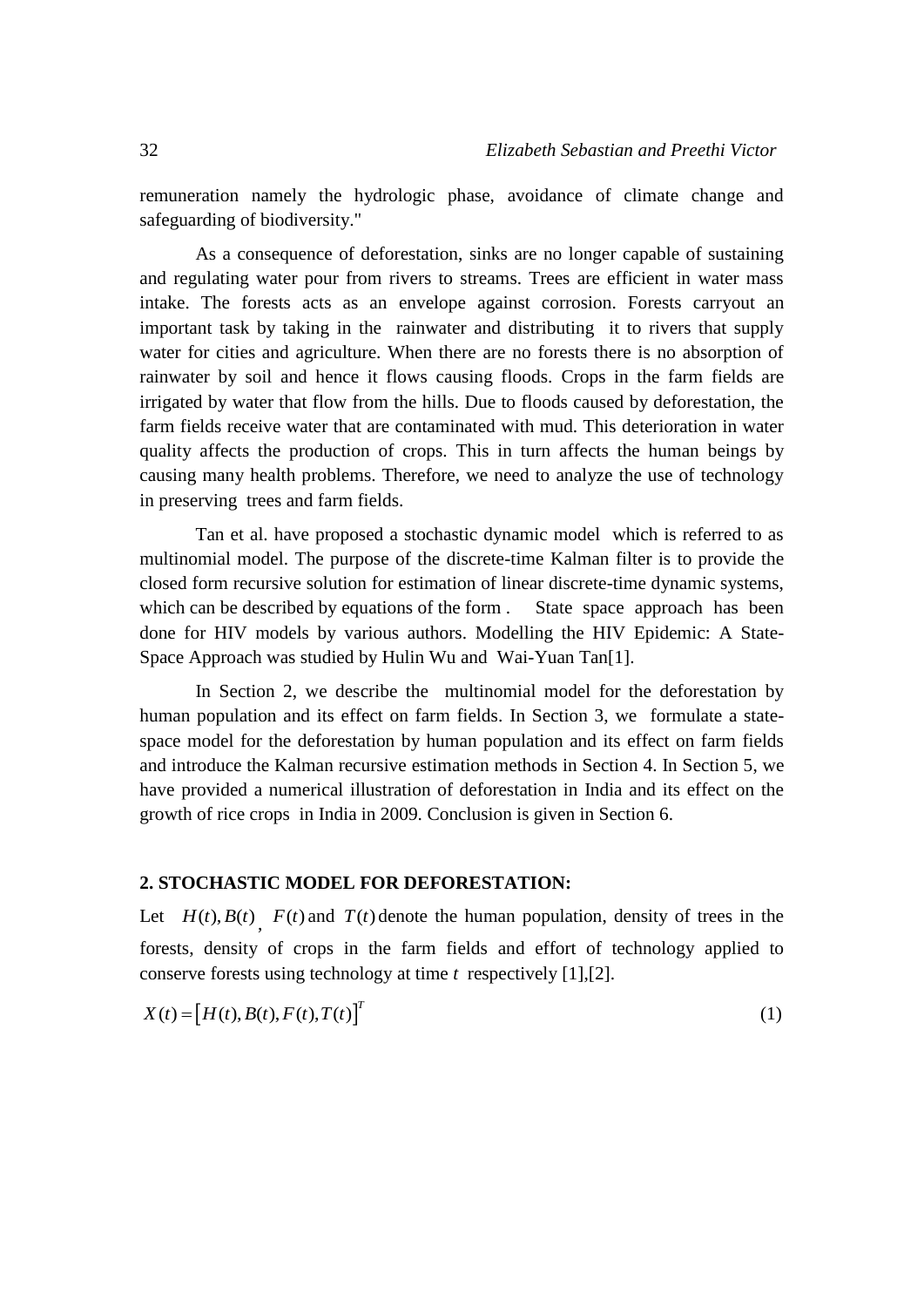| S.No           | Transition                         | <b>Transition Probability</b> | <b>Transition Number</b> |
|----------------|------------------------------------|-------------------------------|--------------------------|
| 1              | $H \rightarrow B$                  | $\beta_1(t)=0$                | $B_1(t) = 0$             |
| $\overline{2}$ | $B \rightarrow H$                  | $\alpha_{1}(t)$               | $F_1(t)$                 |
| 3              | $B \rightarrow F$                  | $\beta_2(t)$                  | $B_2(t)$                 |
| $\overline{4}$ | $F \rightarrow B$                  | $\alpha_2(t)=0$               | $F_2(t) = 0$             |
| 5              | $F \rightarrow H$                  | $\gamma_1(t)$                 | G <sub>1</sub> (t)       |
| 6              | $H \rightarrow F$                  | $\gamma_2(t)$                 | $G_{2}(t)$               |
| 7              | $H \rightarrow T$                  | $\mu_{\rm i}(t)$              | $M_1(t)$                 |
| 8              | $T \rightarrow B$                  | $\mu_2(t)$                    | $M_2(t)$                 |
| 9              | $H \rightarrow Death$              | $d_{H}(t)$                    | $D_{\mu}(t)$             |
| 10             | $B \rightarrow Death$              | $d_{R}(t)$                    | $D_{R}(t)$               |
| 11             | $F \rightarrow Death$              | $d_F(t)$                      | $D_F(t)$                 |
| 12             | $T \rightarrow Decay$              | $d_{\tau}(t)$                 | $D_{\tau}(t)$            |
| 13             | <i>immigration</i> $\rightarrow$ H | $\mu_H(t)$                    | $R_{H}(t)$               |

**Table 1. Notation for transitions of the Deforestation due to human population and its effect on farm fields**

By using the Multinomial Model, we obtain the following Stochastic Difference Equations: tions:<br>+1) =  $H(t) + R_H(t) - D_H(t) + F_1(t) + G_1(t) - G_2(t) - M_1(t)$ 

Equations:  
\n
$$
H(t+1) = H(t) + R_H(t) - D_H(t) + F_1(t) + G_1(t) - G_2(t) - M_1(t)
$$
\n
$$
B(t+1) = B(t) - F_1(t) - D_B(t) - B_2(t) + M_2(t)
$$
\n
$$
F(t+1) = F(t) + B_2(t) + G_2(t) - G_1(t)
$$
\n
$$
T(t+1) = T(t) + M_1(t) - M_2(t)
$$
\n(2)

The distributional properties of the quantities in these equations are given below:

- $R_H(t) \perp$  Binomial  $[H(t); \mu_H(t)]$  independent of  $D_H(t)$ ,  $F_1(t)$ ,  $G_1(t)$  and  $G_2(t)$ .
- $[D_H(t), G_2(t), M_1(t)] \times (t)$  | Multinomial  $[H(t); d_H(t), \gamma_2(t), \mu_1(t)]$
- $[F_1(t), B_2(t), D_B(t)] \propto X(t) \ln \text{Multinomial}[B(t); \alpha_1(t), \beta_2(t), d_B(t)]$
- $[D_F(t), G_1(t)] \mid X(t) \sqcup \text{Multinomial}\left[F(t); d_F(t), \gamma_1(t)\right]$
- $[D_T(t), M_2(t)] \, X(t) \, \Box$  Multinomial  $[T(t); d_T(t), \mu_2(t)]$

To provide the system of equations in state space model, we rewrite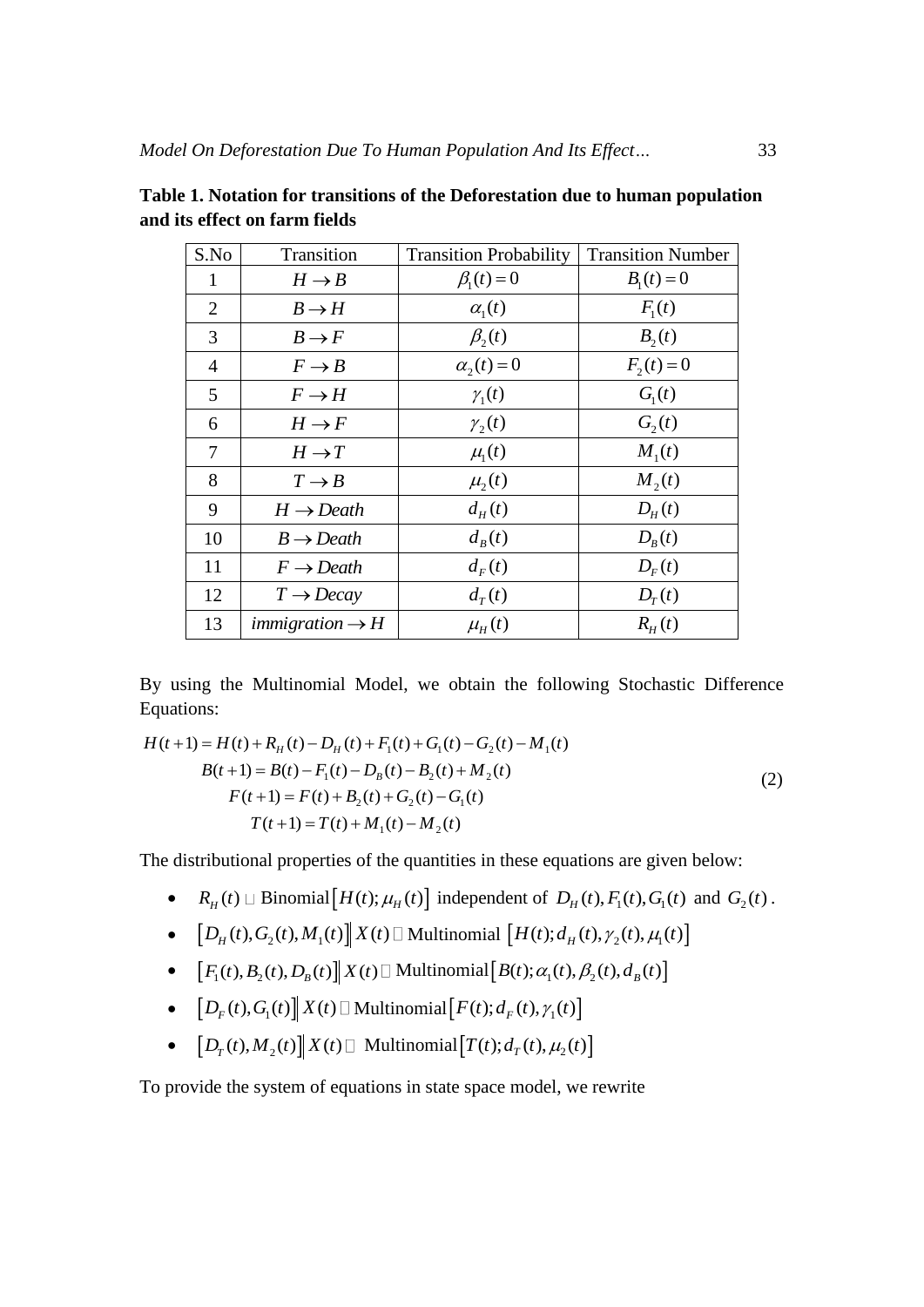34  
\n
$$
Elizableth Sebastian and Preethi Victor
$$
\n
$$
H(t+1) = [1 + \mu_{H}(t) - \gamma_{2}(t) - d_{H}(t)]H(t) + \alpha_{1}(t)B(t) + \gamma_{1}(t)F(t) + \varepsilon_{H}(t)
$$
\n
$$
B(t+1) = [1 - \alpha_{1}(t) - \beta_{2}(t) - d_{B}(t)]B(t) + \mu_{2}(t)T(t) + \varepsilon_{B}(t)
$$
\n
$$
F(t+1) = [1 - \gamma_{1}(t) - d_{F}(t)]F(t) + \gamma_{2}(t)H(t) + \beta_{2}(t)B(t) + \varepsilon_{F}(t)
$$
\n
$$
T(t+1) = [1 - \mu_{2}(t) - d_{T}(t)]T(t) + \mu_{1}(t)H(t) + \varepsilon_{T}(t)
$$
\n(3)

Where

$$
I(t+1) = [1 - \mu_2(t) - a_T(t)]I(t) + \mu_1(t)H(t) + \varepsilon_T(t)
$$
  
\nhere  
\n
$$
\varepsilon_H(t) = [R_H(t) - \mu_H(t)H(t)] - [D_H(t) - d_H(t)H(t)] + [F_1(t) - \alpha_1(t)B(t)] + [G_1(t) - \gamma_1(t)F(t)] - [G_2(t) - \gamma_2(t)H(t)] - [M_1(t) - \mu_1(t)H(t)]
$$
\n
$$
\varepsilon_B(t) = -[F_1(t) - \alpha_1(t)B(t)] - [D_B(t) - d_B(t)B(t)] - [B_2(t) - \beta_2(t)B(t)] + [M_2(t) - \mu_2(t)H(t)]
$$
\n
$$
\varepsilon_F(t) = [B_2(t) - \beta_2(t)B(t)] + [G_2(t) - \gamma_2(t)H(t)] - [D_F(t) - d_F(t)F(t)] - [G_1(t) - \gamma_1(t)F(t)]
$$
\n
$$
\varepsilon_T(t) = [M_1(t) - \mu_1(t)H(t)] - [M_2(t) - \mu_2(t)H(t)] + [D_T(t) - d_T(t)T(t)]
$$
\n(1)

Let  $\varepsilon(t) = [\varepsilon_H(t), \varepsilon_B(t), \varepsilon_F(t), \varepsilon_T(t)]^T$ *T*  $\mathcal{E}(t) = \left[\varepsilon_H(t), \varepsilon_B(t), \varepsilon_F(t), \varepsilon_T(t)\right]^T$ . It can be shown that  $\varepsilon(t)$  and  $X(t)$  are uncorrelated and mean of  $\varepsilon(t)$  is 0. The above stochastic difference equations will be taken as state equations in our state space model.

## **3. STATE SPACE MODEL:**

The state space model in matrix notation is given by

$$
X(t+1) = \phi(t)X(t) + \varepsilon_t
$$
  
\n
$$
Y(t) = H(t)X(t) + \theta_t
$$
\n(5)

where  $X(t)$  is the state vector.  $Y(t)$  is the observation vector.  $\phi(t)$  has been referred to as state transition matrix.  $H(t)$  is the observation matrix.  $\varepsilon$ <sub>t</sub> and  $\theta$ <sub>t</sub> are state model noise and observation noise respectively. It is observed that  $\varepsilon$  and  $\theta$  are uncorrelated.

$$
E(\varepsilon_t) = 0, E(\theta_t) = 0
$$
  

$$
E(\varepsilon_t \varepsilon_t^T) = Q(t) > 0, E(\theta_t \theta_t^T) = R(t) > 0
$$
  

$$
E(\varepsilon_t \varepsilon_s^T) = 0, E(\theta_t \theta_s^T) = 0 \forall t \neq s
$$

For modelling the deforestation by human population, we consider four stages:

$$
X(t) = [H(t), B(t), F(t), T(t)]^{T}, \varepsilon(t) = [\varepsilon_{H}(t), \varepsilon_{B}(t), \varepsilon_{F}(t), \varepsilon_{T}(t)]^{T}
$$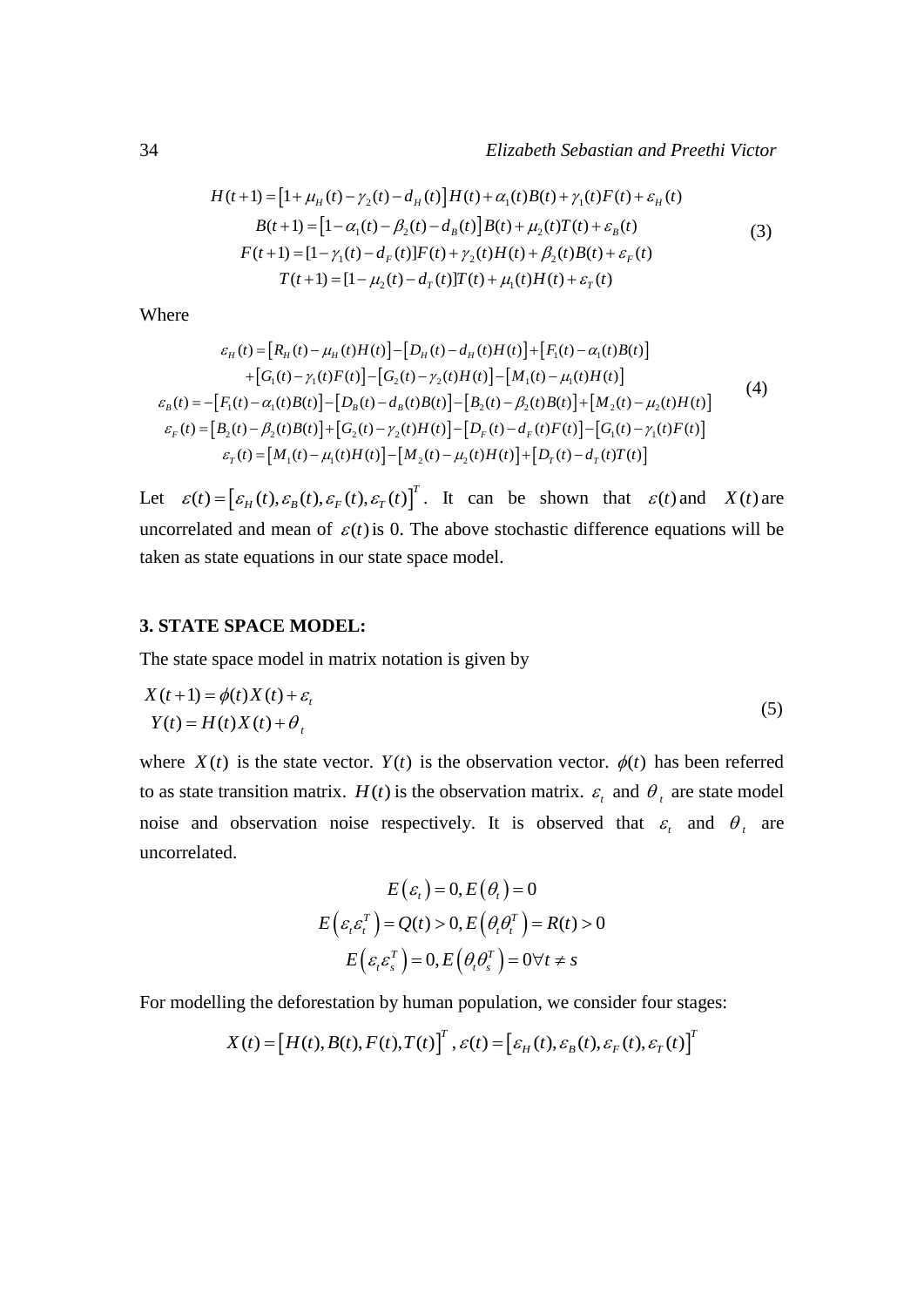Model On Deforestation Due To Human Population And Its Effect...

\n
$$
\phi(t) = \begin{bmatrix}\n1 + \mu_H(t) - \gamma_2(t) - d_H(t) & \alpha_1(t) & \gamma_1(t) & 0 \\
0 & 1 - \alpha_1(t) - \beta_2(t) - d_B(t) & 0 & \mu_2(t) \\
\gamma_2(t) & \beta_2(t) & 1 - \gamma_1(t) & 0 \\
\mu_1(t) & 0 & 0 & [1 - \mu_2(t) - d_T(t)]\n\end{bmatrix} \tag{6}
$$

Let  $Y_1(t)$  be the deforestation prevalance at time *t* and  $Y_2(t)$  be the total population size of system at time *t.*

$$
Y_1(t) = B(t) + \eta_1(t)
$$
  
\n
$$
Y_2(t) = H(t) + B(t) + F(t) + \eta_2(t)
$$
\n(7)

 $\eta_1(t)$  is associated with the error in reports of deforestation, whereas  $\eta_2(t)$  is associated with the error in population survey errors. Here  $\varepsilon_t$  and  $\eta(t)$  are uncorrelated.

We have  $Y(t) = [Y_1(t), Y_2(t)]^T$ ,  $\eta(t) = [\eta_1(t), \eta_2(t)]^T$ . Then we have the observation matrix

$$
H(t) = \begin{bmatrix} 0 & 1 & 0 & 0 \\ 1 & 1 & 1 & 1 \end{bmatrix} \tag{8}
$$

### **4. RECURSIVE ESTIMATION:**

The kalman filter is one of the most popular estimation techniques that has been largely investigated for state estimation of non linear systems[7].

We use the following notations:

- $\bullet$   $X_{t+1|t+1}$ <sup>^</sup>  $t_1|_{t+1}$  - The best linear estimator of the state vector at time  $t+1$  based on the observations  $Y_1, Y_2, ..., Y_{t+1}$ .
- $\bullet$   $X^{^{\wedge}}_{t+1|t}$  $_{t=1|t}$  - The one step ahead prediction of the state vector at time  $t+1$  based on the dynamic model.
- $\bullet \hspace{0.5cm} P_{_{t+1|t+1}} = E\left( \begin{array}{c} \ X_{_{t+1}} X_{_{t+1|t+1}} \end{array} \right) \left( \begin{array}{c} \ X_{_{t+1}} X_{_{t+1|t+1}} \end{array} \right)^T$  $P_{t+1|t+1} = E\left(X_{t+1} - X_{t+1|t+1} \right)\left(X_{t+1} - X_{t+1|t+1} \right)$ e dynamic model.<br>  $A_{t+1|t+1} = E\left(X_{t+1} - X_{t+1|t+1}\right)\left(X_{t+1} - X_{t+1|t+1}\right)^{T}$ ; The ;The covariance matrix of best state estimator.
- $R_{t+1|t} = E\left(X_{t+1} X_{t+1|t} \right) \left(X_{t+1} X_{t+1} \right)$  $R_{t+1|t} = E \left( X_{t+1} - X_{t+1|t}^{\wedge} \right) \left( X_{t+1} - X_{t+1|t}^{\wedge} \right)^{T}$ timator.<br>  $x_{t+1|t} = E\left(X_{t+1} - X_{t+1|t} \right) \left(X_{t+1} - X_{t+1|t} \right)^T;$  The ;The covariance matrix of predictor.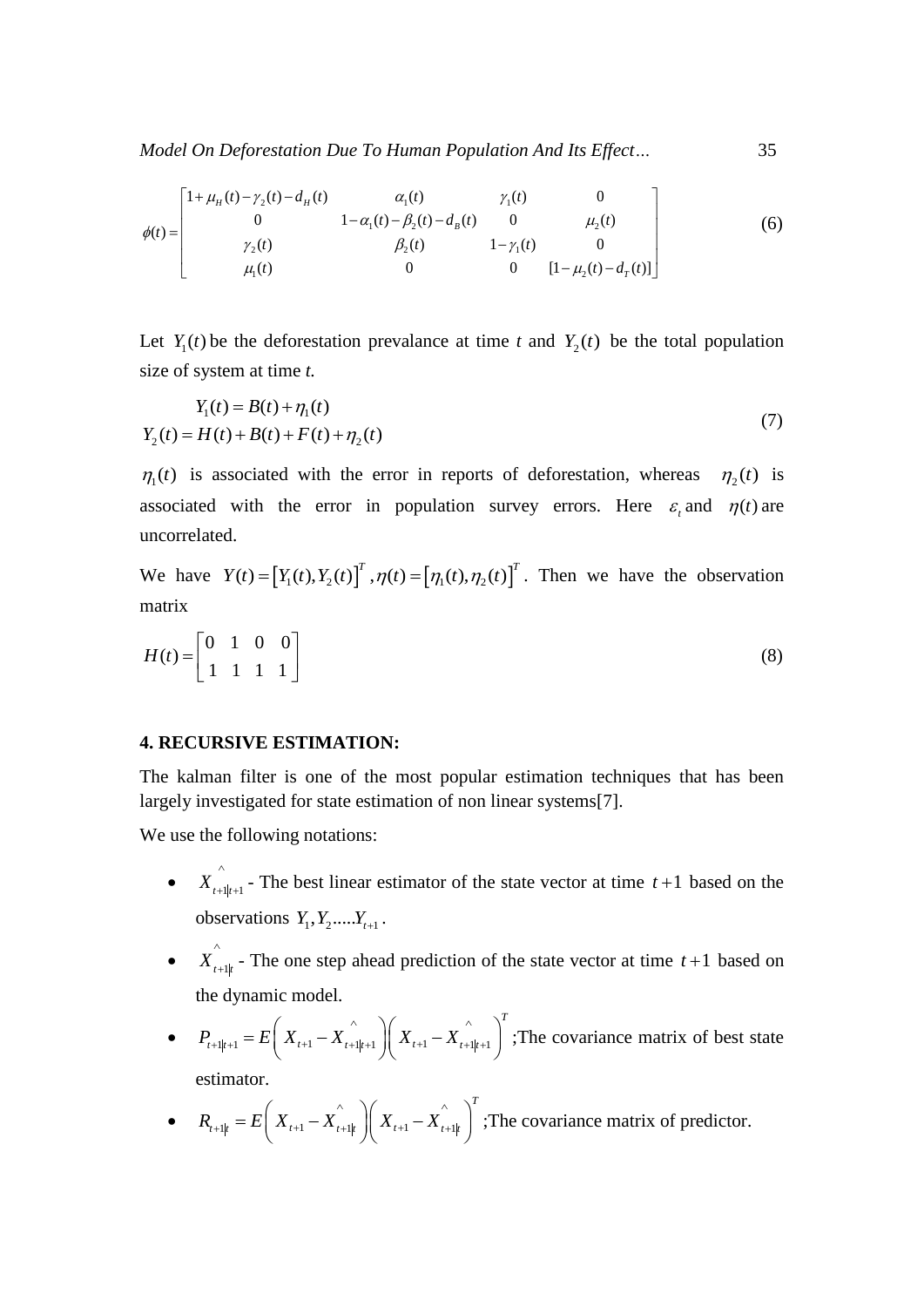•  $K_t$  - Gain matrix.

The kalman filter equations are given by:  
\n
$$
X_{t+1|t+1} \hat{X}_{t+1|t} + K_{t+1} \left[ Y(t+1) - H(t+1) \hat{X}_{t+1|t} \right]
$$
\n
$$
X_{t+1|t} \hat{X}_{t+1|t} = \phi(t) \hat{X}_{t|t}
$$
\n
$$
K_{t+1} = P_{t+1|t} H^{T}(t+1) \left[ H(t+1) P_{t+1|t} H^{T}(t+1) + R(t+1) \right]^{-1}
$$
\n
$$
P_{t+1|t} = \phi(t) P_{t|t} \phi^{T}(t) + Q(t)
$$
\n
$$
P_{t+1|t+1} = \left[ I - K_{t+1} H(t+1) \right] P_{t+1|t}
$$
\n(9)

Where *I* is the Identity matrix.

# **5 . APPLICATION TO THE DEFORESTATION DUE TO HUMAN POPULATION**

#### **AND ITS EFFECT ON FARM FIELDS (RICE CROPS):**

India is one of the world's largest producers of white [rice](https://en.wikipedia.org/wiki/Rice) and brown [rice,](https://en.wikipedia.org/wiki/Rice) accounting for 20% of all world rice production. Rice is India's pre-eminent crop, and is the staple food of the people of the [eastern](https://en.wikipedia.org/wiki/East_India) and [southern](https://en.wikipedia.org/wiki/Southern_India) parts of the country. Since the production of rice is essential in India, this section deals with how the production of rice in India is affected due to deforestation in India. We have considered the Total forest cover in India 1990-2010 and the deforestation percent in 2005-2010. And we consider the average yield of rice in India 2009 and total rice consumption in India 2015.

| <b>Parameters</b>                      | <b>Sources</b>    |
|----------------------------------------|-------------------|
| $\alpha_{1}(t) = 0.21$                 | [4]               |
| $\gamma_1(t) = 0.6$                    | $\lceil 5 \rceil$ |
| $\gamma_2(t) = 0.25$                   | [6]               |
| $\beta_2(t) = 0.001, \mu_2(t) = 0.001$ |                   |
| $d_{H}(t) = 0.0007, d_{R}(t) = 0.008$  | Assumption        |
| $dF(t) = 0.0003, \mu1(t) = 0.01$       |                   |
| $d_r(t) = 0.0001, \muH(t) = 0.001$     |                   |
| <b>Initial Values</b>                  | <b>Sources</b>    |
| $X_0 = [50 30 10 3]^T$                 | Dynamic models    |
|                                        |                   |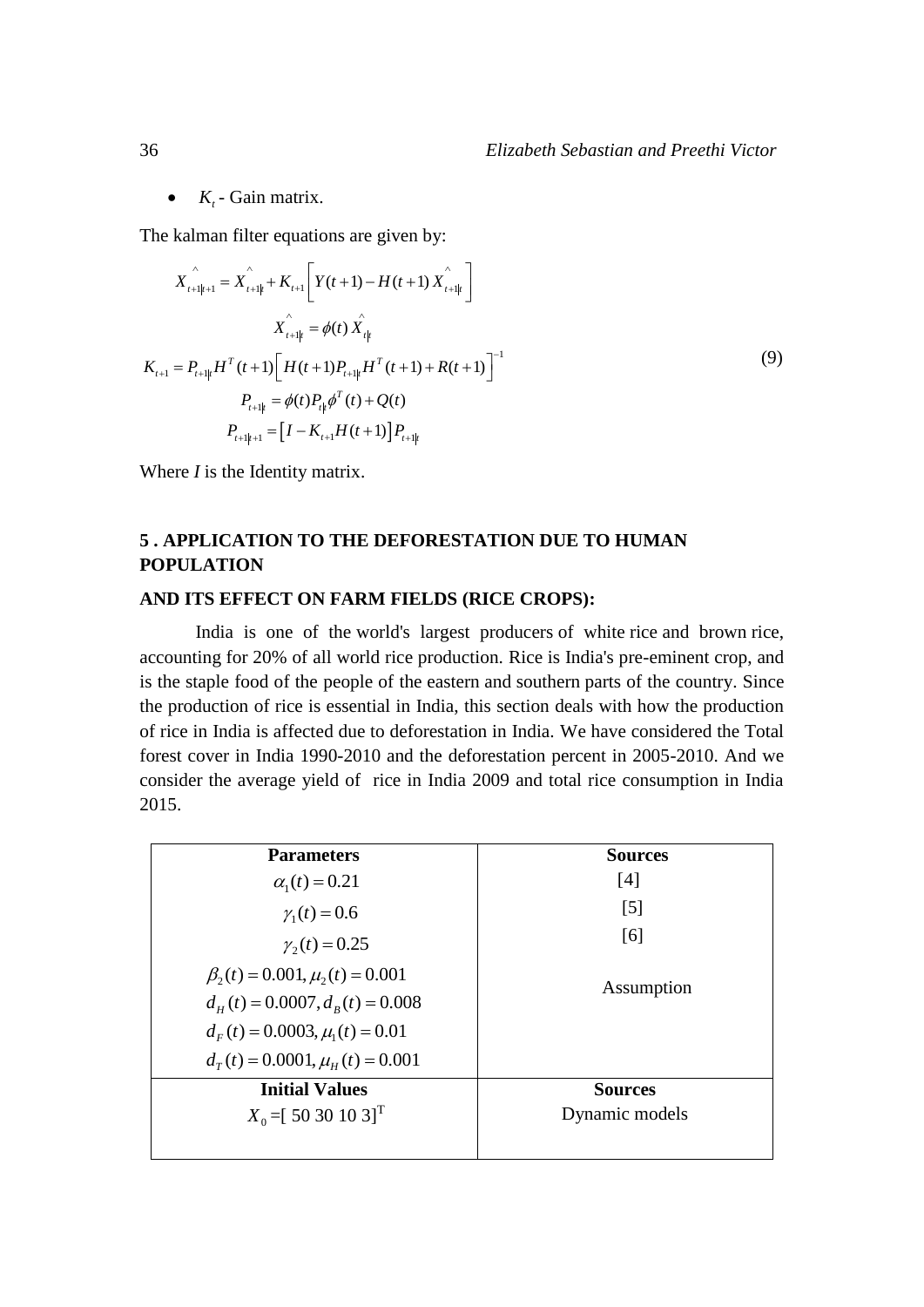|                                                  | <b>Transition Matrix:</b> |                                                                                                                                 |
|--------------------------------------------------|---------------------------|---------------------------------------------------------------------------------------------------------------------------------|
|                                                  |                           |                                                                                                                                 |
|                                                  |                           |                                                                                                                                 |
|                                                  |                           |                                                                                                                                 |
|                                                  |                           | $\begin{bmatrix} 0.74 & 0.21 & 0.6 & 0 \\ 0 & 0.78 & 0 & 0.001 \\ 0.25 & 0.001 & 0.39 & 0 \\ 0.01 & 0 & 0 & 0.99 \end{bmatrix}$ |
|                                                  | <b>State Variables</b>    |                                                                                                                                 |
| $X_t = [H(t), B(t), F(t), T(t)]^T$ $t = 1, 2, N$ |                           |                                                                                                                                 |



**Fig 1: Plots of Observed(True) and Estimated(KF) of Human Population.**



**Fig 2: Plots of Observed(True) and Estimated(KF) of Trees in forests.**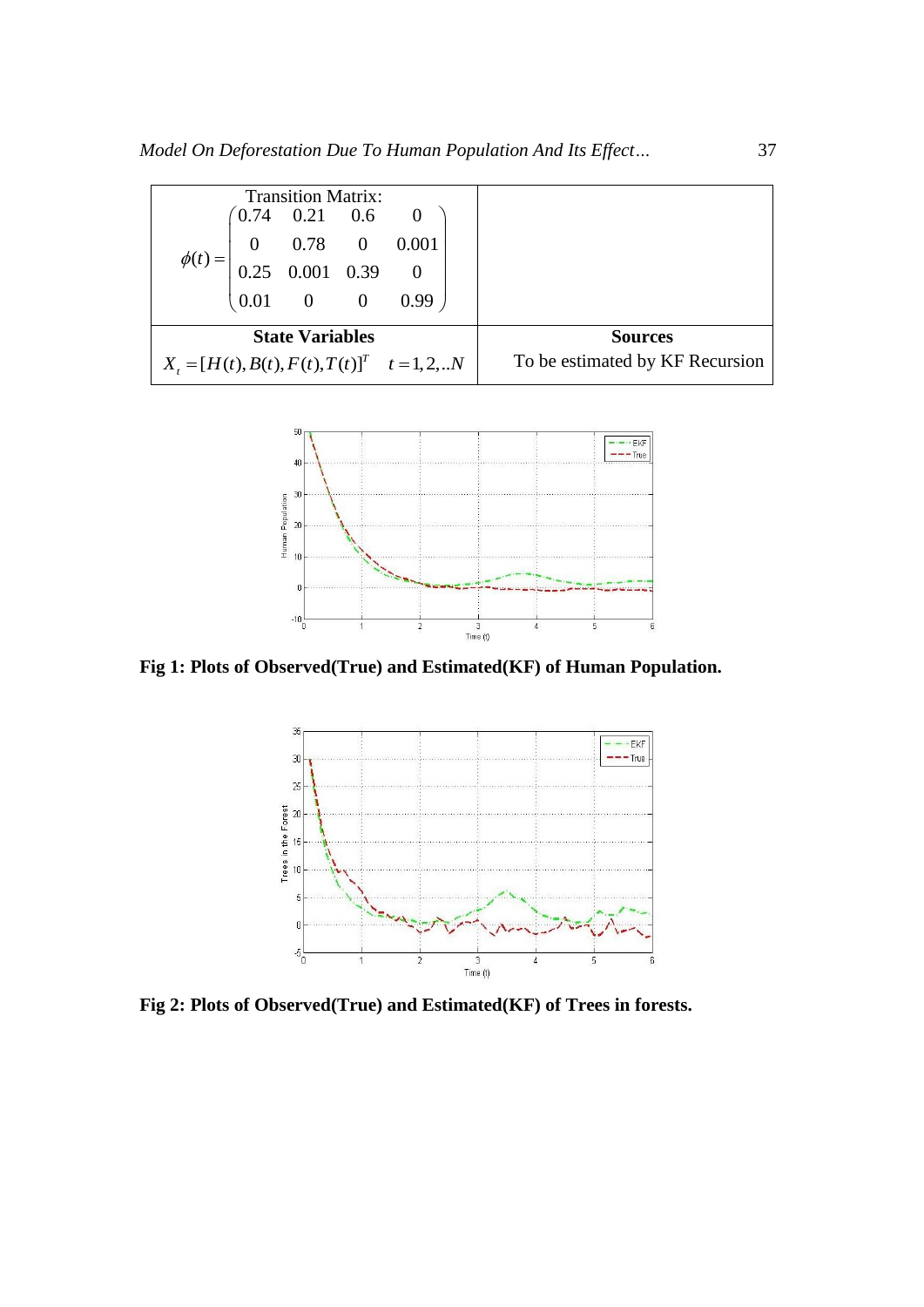

**Fig 3: Plots of Observed(True) and Estimated(KF) of Crops in fields.**



**Fig 4: Plots of Observed(True) and Estimated(KF) of Technological effort.**

#### **6. CONCLUSION:**

In this paper, we have proposed a state space approach for a model on deforestation due human population. We have applied Kalman filter to our model to estimate and predict the extinction of forests and its effects on farm fields. Finally, we provide an Numerical Illustration of Deforestation in India in the year 2009 and its effect on Rice crops and have provided the observed and estimated values of the human population, forest and rice crops in India.

### **REFERENCES:**

- [1] Hulin Wu and Wai-Yuan Tan, Modelling the HIV Epidemic: A State-Space Approach, Mathematical and Computer Modelling 32 (2000) 197-215.
- [2] W.Y. Tan, The Chain Multinomial models of the HIV epidemiology in homosexual populations, Mathl. Comput. Modelling Vol.18, No.6, pp 29-72, (1993).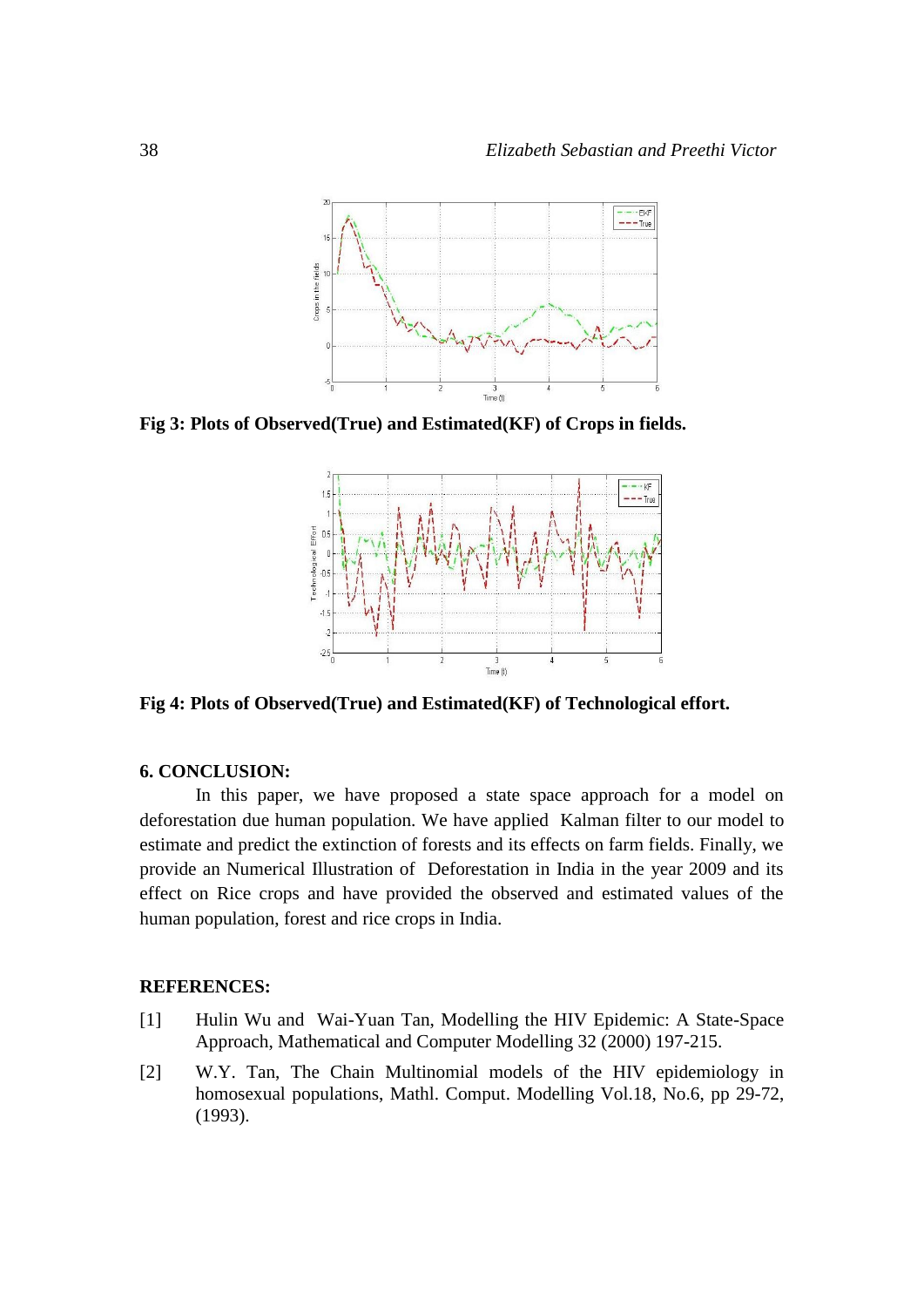- [3] W. Y. Tan AND X. Zhu, A Stochastic Model of the HIV Epidemic for Heterosexual Transmission Involving Married Couples and Prostitutes: I. The Probabilities of HIV Transmission and Pair Formation, Muthl. Comput. Model&g Vol. 24, No. 11, pp. 47-107, 1996.
- [4] http://rainforests.mongabay.com/deforestation/2000/India.htm.
- [5] Alias Bin Abdullah, Shoichi Ito and Kelali Adhana, Estimate of Rice Consumption in Asian Countries and the World Towards 2050, http://worldfood.apionet.or.jp/alias.pdf.
- [6] https://en.wikipedia.org/wiki/Agriculture\_in\_India.
- [7] Mehdi Abedinpour Fallah and Atousa Assadi, Stochastic Stability of the Extended Kalman Filter: Extension to Intermittent Observations, A Course Project for Stochastic control and decision theory, April 2012.